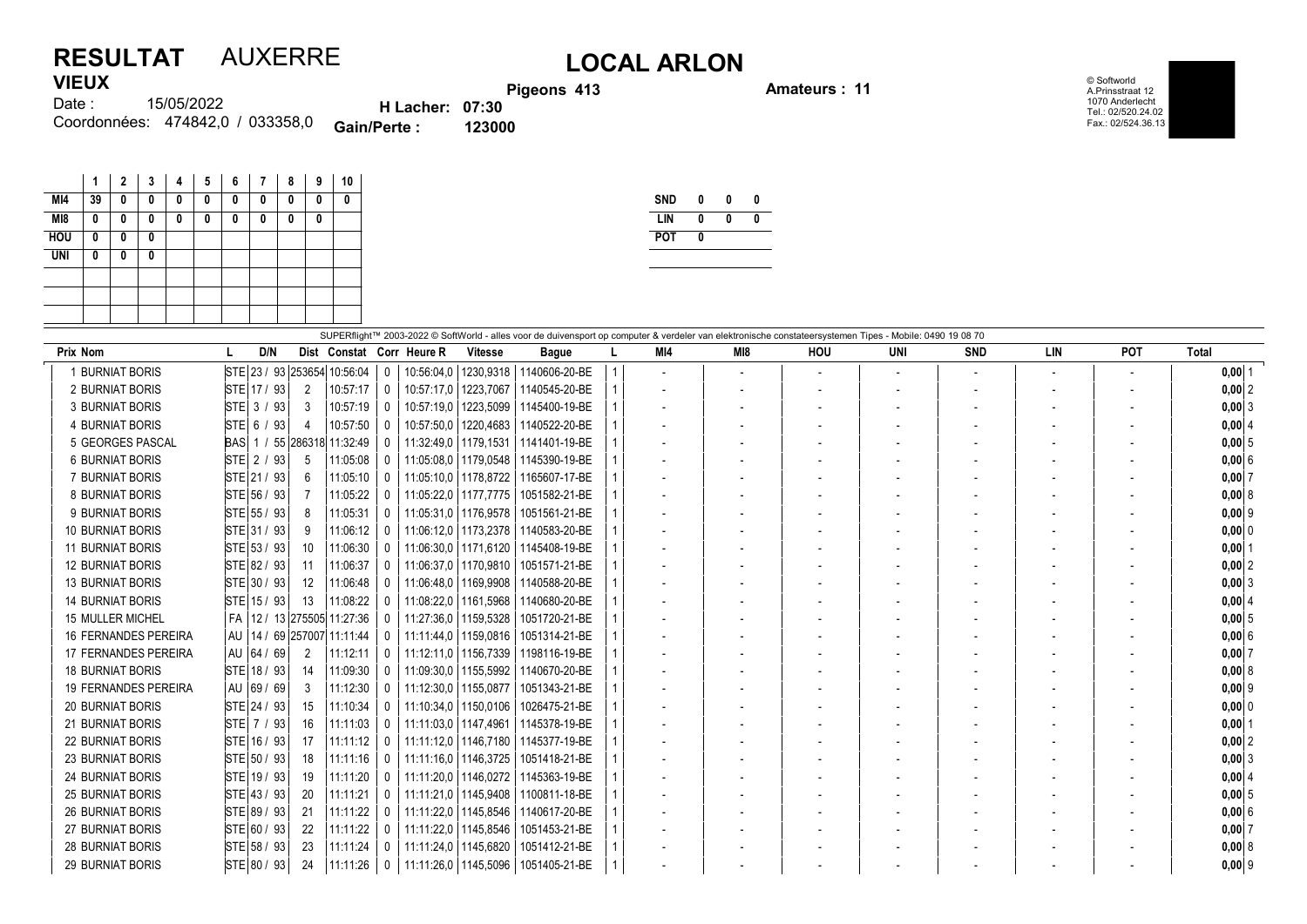| Prix Nom                   |              | D/N |                |                                |                | Dist Constat Corr Heure R                                   | <b>Vitesse</b>         | Bague                                                   |                | MI4                      | MI8 | HOU | UNI | <b>SND</b> | LIN | POT | Total         |
|----------------------------|--------------|-----|----------------|--------------------------------|----------------|-------------------------------------------------------------|------------------------|---------------------------------------------------------|----------------|--------------------------|-----|-----|-----|------------|-----|-----|---------------|
| <b>30 BURNIAT BORIS</b>    | STE 36 / 93  |     | 25             | 11:11:37                       | $\overline{0}$ |                                                             |                        | 11:11:37.0   1144.5619   1140713-20-BE                  |                |                          |     |     |     |            |     |     | $0,00$ 0      |
| <b>31 BURNIAT BORIS</b>    | STE 66 / 93  |     | 26             | 11:12:16                       | $\mathbf 0$    | 11:12:16,0   1141,2148                                      |                        | 1051458-21-BE                                           |                |                          |     |     |     |            |     |     | $0,00$ 1      |
| 32 HANZEN FONTAINE C ET G  |              |     |                |                                |                | ARL   7 / 38 267345 11:25:03   0,8   11:25:03,8   1137,3318 |                        | 1125364-18-BE                                           |                | 0,40                     |     |     |     |            |     |     | $0,40$ 2      |
| <b>33 BURNIAT BORIS</b>    | STE 14 / 93  |     | 27             | 11:13:24                       | $\mathbf 0$    |                                                             | 11:13:24,0   1135,4253 | 1100620-18-BE                                           |                | $\overline{\phantom{a}}$ |     |     |     |            |     |     | 0,00 3        |
| <b>34 BURNIAT BORIS</b>    | $STE$ 1 / 93 |     | -28            | 11:14:01                       | $\mathbf{0}$   | 11:14:01,0   1132,2998                                      |                        | 1145367-19-BE                                           |                | 0,40                     |     |     |     |            |     |     | $0,40$ 4      |
| 35 DULIEU-THEISEN PAT      |              |     |                | SEL 2 / 19 261314 11:20:54 0.8 |                | 11:20:54,8   1131,6541                                      |                        | 1081169-18-BE                                           |                |                          |     |     |     |            |     |     | $0,00 \,   5$ |
| <b>36 PIERSON FRANCOIS</b> |              |     |                | ARL 2 / 15 263877 11:23:11     | $\mathbf 0$    |                                                             | 11:23:11,0   1131,6289 | 1145790-19-BE                                           |                |                          |     |     |     |            |     |     | 0,00 6        |
| <b>37 BURNIAT BORIS</b>    | STE 38 / 93  |     | -29            | 11:14:27                       | 0              |                                                             | 11:14:27.0   1130.1137 | 1140524-20-BE                                           |                |                          |     |     |     |            |     |     | 0,00 7        |
| <b>38 BURNIAT BORIS</b>    | STE 87 / 93  |     | 30             | 11:14:32                       | $\mathbf 0$    |                                                             | 11:14:32,0   1129,6942 | 1140711-20-BE                                           |                |                          |     |     |     |            |     |     | 0,00 8        |
| <b>39 BURNIAT BORIS</b>    | STE 54 / 93  |     | 31             | 11:14:32                       | $\mathbf 0$    |                                                             | 11:14:32,0   1129,6942 | 1051528-21-BE                                           |                |                          |     |     |     |            |     |     | $0,00$ 9      |
| <b>40 BURNIAT BORIS</b>    | STE 78 / 93  |     | 32             | 11:14:52                       | $\mathbf 0$    | 11:14:52,0   1128,0196                                      |                        | 1051487-21-BE                                           |                |                          |     |     |     |            |     |     | 0,00 0        |
| <b>41 BURNIAT BORIS</b>    | STE 46 / 93  |     | -33            | 11:15:02                       | $\mathbf{0}$   |                                                             |                        | 11:15:02.0   1127.1842   1140690-20-BE                  |                |                          |     |     |     |            |     |     | $0,00$ 1      |
| <b>42 BURNIAT BORIS</b>    | STE 85/93    |     | -34            | 11:15:04                       | 0              |                                                             |                        | 11:15:04,0   1127,0173   1140692-20-BE                  |                |                          |     |     |     |            |     |     | 0,002         |
| 43 MUNTEAN EUGEN COMIN     |              |     |                | ATH 3 / 12 257144 11:18:11     | $\mathbf{0}$   |                                                             | 11:18:11,0   1126,9184 | 1143792-19-BE                                           |                |                          |     |     |     |            |     |     | $0,00$ 3      |
| 44 MEYER-ROUSSEL J-M       |              |     |                | MU   10 / 47  250901  11:12:50 | 0              | 11:12:50,0   1125,9581                                      |                        | 1141102-19-BE                                           |                |                          |     |     |     |            |     |     | 0,0014        |
| <b>45 BURNIAT BORIS</b>    | STE 88 / 93  |     | 35             | 11:15:31                       | 0              |                                                             | 11:15:31.0   1124.7683 | 1165788-17-BE                                           |                |                          |     |     |     |            |     |     | $0,00$ 5      |
| <b>46 BURNIAT BORIS</b>    | STE 33 / 93  |     | 36             | 11:15:34                       | 0              |                                                             | 11:15:34,0   1124,5191 | 1140728-20-BE                                           |                |                          |     |     |     |            |     |     | $0,00 \, 6$   |
| <b>47 BURNIAT BORIS</b>    | STE   4 / 93 |     | -37            | 11:15:37                       | $\mathbf 0$    |                                                             | 11:15:37.0   1124.2698 | 1145450-19-BE                                           |                |                          |     |     |     |            |     |     | $0,00$ 7      |
| 48 BURNIAT BORIS           | STE 81 / 93  |     | -38            | 11:15:51                       | $\overline{0}$ |                                                             | 11:15:51.0   1123.1083 | 1051491-21-BE                                           |                |                          |     |     |     |            |     |     | 0,008         |
| 49 GEORGES PASCAL          | BAS 50 / 55  |     | $\overline{2}$ | 11:45:04                       | $\mathbf 0$    | 11:45:04.0 1122.5222                                        |                        | 1055086-21-BE                                           |                |                          |     |     |     |            |     |     | $0,00$ 9      |
| 50 HANZEN FONTAINE C ET G  | ARL 31 / 38  |     | $\overline{2}$ |                                |                | 11:28:27   0.8   11:28:27.8   1121.1158                     |                        | 1140026-20-BE                                           |                | 0,40                     |     |     |     |            |     |     | $0,40$ 0      |
| 51 WAUTHY-SELECK G         |              |     |                |                                |                | ATT 3 / 25 269580 11:30:28 0.8 11:30:28,8 1121,0080         |                        | 1174520-16-BE                                           |                |                          |     |     |     |            |     |     | $0,00$ 1      |
| 52 MARCHAL J-MARIE         |              |     |                |                                |                | HAB 1 / 27 262347 11:24:40 -0,8 11:24:39,2 1118,0196        |                        | 1140197-20-BE                                           |                |                          |     |     |     |            |     |     | 0,002         |
| 53 MEYER-ROUSSEL J-M       | MU   7 / 47  |     |                | 11:14:36                       | 0              |                                                             | 11:14:36,0   1117,1016 | 1051003-21-BE                                           |                |                          |     |     |     |            |     |     | $0,00$ 3      |
| 54 BURNIAT BORIS           | STE 12 / 93  |     | -39            | 11:17:14                       | 0              | 11:17:14,0   1116,2712                                      |                        | 1165582-17-BE                                           |                |                          |     |     |     |            |     |     | $0,00$ 4      |
| 55 MEYER-ROUSSEL J-M       | MU 20 / 47   |     | -3             | 11:14:51                       | 0              |                                                             | 11:14:51.0   1115.8595 | 1081330-18-BE                                           |                |                          |     |     |     |            |     |     | 0,005         |
| 56 BURNIAT BORIS           | STE 48 / 93  |     | 40             | 11:18:11                       | $\overline{0}$ | 11:18:11,0   1111,6237                                      |                        | 1051455-21-BE                                           |                |                          |     |     |     |            |     |     | 0,00 6        |
| 57 MARCHAL J-MARIE         | HAB 18 / 27  |     | 2              |                                |                | $11:26:12$ -0,8 11:26:11,2 1110,7613                        |                        | 1051868-21-BE                                           |                |                          |     |     |     |            |     |     | $0,00$ 7      |
| 58 BURNIAT BORIS           | STE 40 / 93  |     | -41            | 11:18:49                       | $\mathbf 0$    |                                                             |                        | 11:18:49,0   1108,5470   1174184-16-BE                  |                |                          |     |     |     |            |     |     | 0,00 8        |
| 59 HANZEN FONTAINE C ET G  | ARL 14 / 38  |     | -3             |                                |                | 11:31:34   0,8   11:31:34,8   1106,6521                     |                        | 1051276-21-BE                                           |                | 0,40                     |     |     |     |            |     |     | $0,40$ 9      |
| 60 GEORGES PASCAL          | BAS 8 / 55   |     | -3             | 11:48:59                       | $\mathbf{0}$   |                                                             | 11:48:59,0   1105,5460 | 1141456-19-BE                                           |                | $\overline{\phantom{a}}$ |     |     |     |            |     |     | $0,00$ 0      |
| <b>61 BURNIAT BORIS</b>    | STE 42 / 93  |     | 42             | 11:19:29                       | $\overline{0}$ | 11:19:29,0   1105,3265                                      |                        | 1100730-18-BE                                           |                |                          |     |     |     |            |     |     | $0,00$   1    |
| 62 WAUTHY-SELECK G         | ATT   7 / 25 |     |                |                                |                |                                                             |                        | 11:34:06   0,8   11:34:06,8   1104,3232   4141655-16-BE |                |                          |     |     |     |            |     |     | 0,002         |
| 63 HANZEN FONTAINE C ET G  | ARL 8 / 38   |     |                |                                |                | 11:32:19   0,8   11:32:19,8   1103,2270                     |                        | 1051209-21-BE                                           |                | 0,40                     |     |     |     |            |     |     | $0,40$ 3      |
| 64 DULIEU-THEISEN PAT      | SEL  1 / 19  |     | 2              |                                |                |                                                             |                        | 11:27:01   0.8   11:27:01.8   1102.4512   1141068-19-BE |                |                          |     |     |     |            |     |     | $0,00$ 4      |
| 65 MARCHAL J-MARIE         | HAB 7 / 27   |     | 3              |                                |                |                                                             |                        | 11:28:08 -0,8 11:28:07,2 1101,7428 1140186-20-BE        |                |                          |     |     |     |            |     |     | $0,00$ 5      |
| <b>66 BURNIAT BORIS</b>    | STE 13 / 93  |     | -43            | 11:20:23                       | $\mathbf{0}$   |                                                             |                        | 11:20:23.0   1101.0085   1145321-19-BE                  |                |                          |     |     |     |            |     |     | 0,006         |
| 67 MARCHAL J-MARIE         | HAB 11 / 27  |     | -4             |                                |                |                                                             |                        | 11:28:29 -0,8 11:28:28,2 1100,1258 1140196-20-BE        |                |                          |     |     |     |            |     |     | $0,00$ 7      |
| 68 MEYER-ROUSSEL J-M       | MU   9 / 47  |     | $\overline{4}$ |                                |                |                                                             |                        | 11:18:11   0   11:18:11,0   1099,5588   1140303-20-BE   | $\overline{1}$ |                          |     |     |     |            |     |     | $0,00$ 8      |
| 69 MEYER-ROUSSEL J-M       | MU 12 / 47   |     | -5             | $11:18:26$   0                 |                |                                                             |                        | 11:18:26.0   1098.3555   1051016-21-BE                  |                |                          |     |     |     |            |     |     | 0,00   9      |
| 70 GEORGES PASCAL          | BAS 38 / 55  |     |                | $11:51:02$ 0                   |                |                                                             |                        | 11:51:02,0   1096,8637   1142900-20-BE                  |                |                          |     |     |     |            |     |     | $0,00$ 0      |
| 71 MARCHAL J-MARIE         | HAB 20 / 27  |     | -5             |                                |                |                                                             |                        | 11:29:21 -0,8 11:29:20,2 1096,1421 1051861-21-BE        |                |                          |     |     |     |            |     |     | $0,00$ 1      |
| 72 HANZEN FONTAINE C ET G  | ARL 32 / 38  |     |                |                                |                |                                                             |                        | 11:33:54   0,8   11:33:54,8   1096,0655   1140006-20-BE |                | 0,40                     |     |     |     |            |     |     | $0,40$ 2      |
| 73 WAUTHY-SELECK G         | ATT 21 / 25  |     |                |                                |                | 11:35:57   0,8   11:35:57,8   1096,0171                     |                        | 1051099-21-BE                                           |                |                          |     |     |     |            |     |     | $0,00$ 3      |
| 74 HANZEN FONTAINE C ET G  | ARL 2 / 38   |     | -6             |                                |                | 11:33:55   0,8   11:33:55,8   1095,9907                     |                        | 1040005-20-BE                                           |                | 0,40                     |     |     |     |            |     |     | $0,40$ 4      |
| 75 WAUTHY-SELECK G         | ATT   9 / 25 |     |                |                                |                |                                                             |                        | 11:36:12 0.8 11:36:12.8 1094,9042 1140300-20-BE         |                |                          |     |     |     |            |     |     | $0,00$ 5      |